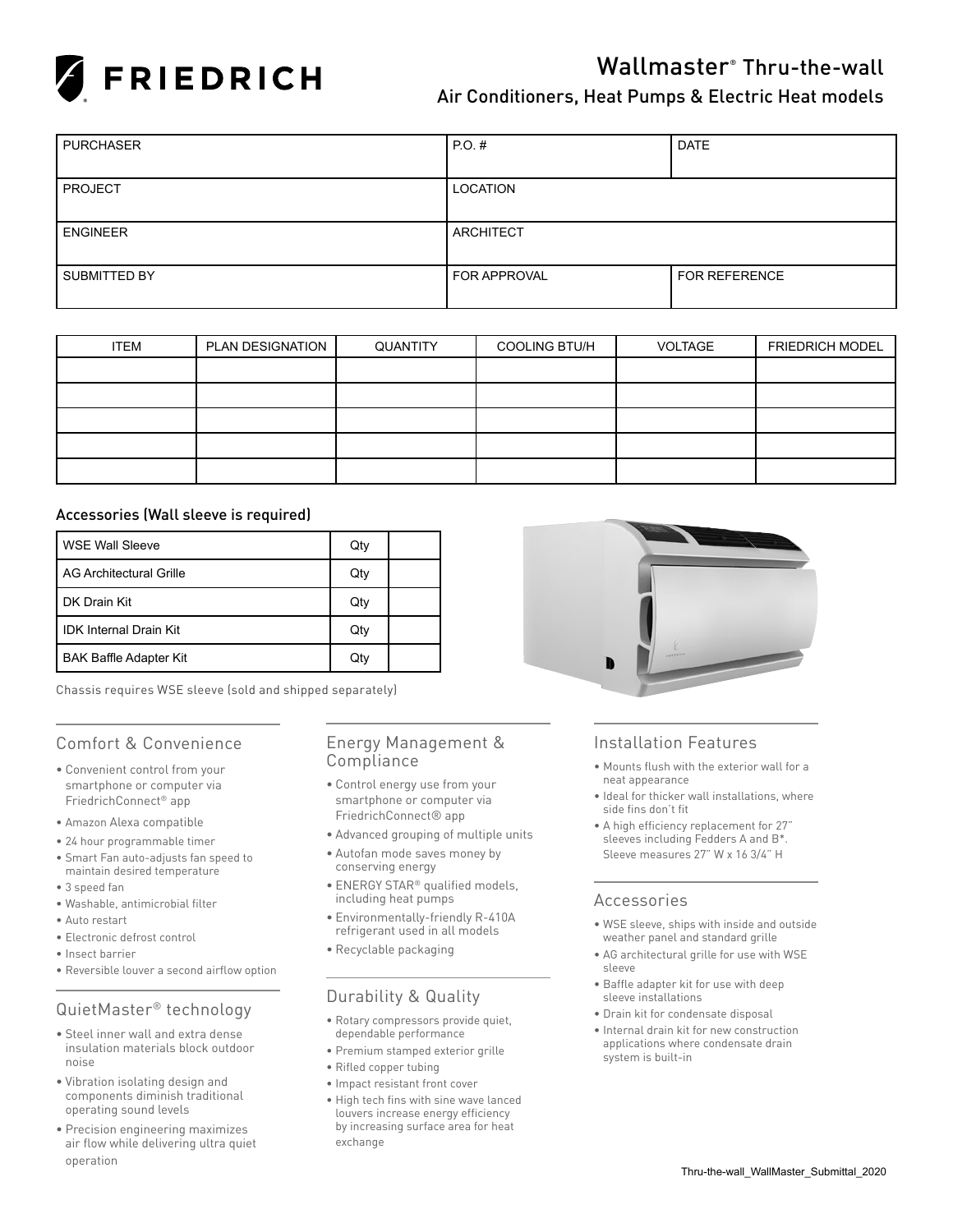# Wallmaster® Thru-the-wall

### Air Conditioners, Heat Pumps & Electric Heat models

#### Sleeve Dimensions Friedrich WSE Sleeve Fedders A Sleeve Fedders B Sleeve Height (inches) 16 3/4 16 3/4 16 3/4 Width (inches) 27 27 27 27 Depth (inches) 16 3/4 16 3/4 19 3/4 FITS EXISTING FEDDERS SLEEVES.

# CHASSIS DIMENSIONS

|         | Height | Width | Depth | Height<br>of Front                              | Width of<br>Front | Depth<br>with<br>Front | Minimum<br><b>Extension Into Room</b><br>with Front |
|---------|--------|-------|-------|-------------------------------------------------|-------------------|------------------------|-----------------------------------------------------|
| Chassis |        |       |       | 15 3/4" 26 1/2" 16 1/4" 17 1/4" 27 1/2" 23 1/4" |                   |                        | 71/2"                                               |

## WSE SLEEVE DIMENSIONS

|  |            |             |       |                    | Depth<br>with | Minimum<br><b>Extension</b> | Thru-the-wall<br>Finished Hole |         |            |  |  |  |
|--|------------|-------------|-------|--------------------|---------------|-----------------------------|--------------------------------|---------|------------|--|--|--|
|  | Model      | Height      | Width | Depth              | Front         | Outside                     | Height                         | Width   | Max. Depth |  |  |  |
|  | WSE Sleeve | 16 3/4" 27" |       | $163/4"$ 24 $1/4"$ |               | 9/16"                       | 17.1/4"                        | 27.1/4" | 15.5/16"   |  |  |  |

Chassis requires WSE sleeve (sold and shipped separately)

## **WallMaster® Optional Installation Accessories**

### WSE WALL SLEEVE

### Standard Grille

Premium, stamped galvanized steel grille with powder coat paint. Ships with sleeve. Galvanized steel inner and outer weather panels also ship with sleeve.

AG, Optional Architectural Grille

Premium brushed aluminum grille





### IMPORTANT:

Operating the air conditioner with incorrect rear grille or without Baffle Adapter Kit (on 19 3/4" deep sleeve) will recirculate discharge air and cause compressor overload to trip.

This will cause the unit to shut down temporarily and may lead to premature compressor failure.

CORRECT Vertical Louvers



INCORRECT Horizontal Louvers

### DK / Drain Kit

Installed at the back of the unit and allows for attachment to condensate disposal system, if necessary or desired.



### IDK/ Internal Drain Kit

New construction applications where a condensate drain system has been built into the wall interior.



### BAK / Baffle Adapter Kit

Necessary when installing in a sleeve deeper than 16 3/4" deep, such as Fedders B sleeve (19 3/4" deep).